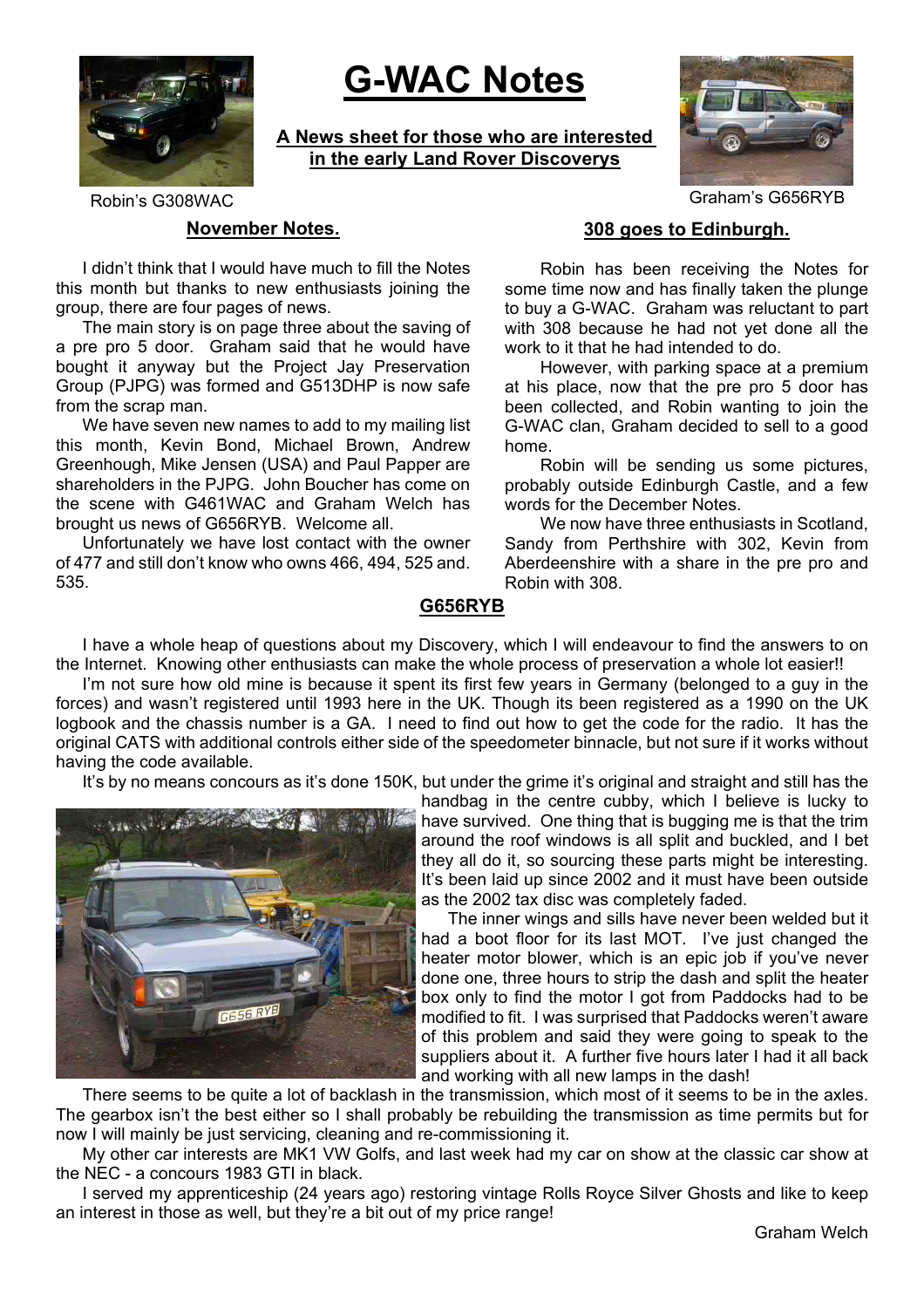#### **Cam belt trouble with my "workhorse"**

Here are some pictures taken of my Disco' 200 Tdi, AMX907, with the timing cover removed. It was on the ramp with Maggie inside it wiggling the steering wheel, whilst Paul Atkinson was underneath it having a look at the steering joints, when he noticed that the small drain hole on the bottom of the timing cover was blocked. Poking the obstruction produced strange powdery rubbery particles, and when shinning a light inside he could just make out the crankshaft pulley with teeth showing where there should be cambelt !!!!



When the cover was taken off we could see that for some strange reason (and as yet we have no idea why) the belt had moved forwards and run on top of the only pulley with a rim on it. The belt had then been running against the front cover making it look like a racetrack. All the dirt and blackness in the pictures are particles of the belt, so it wouldn't have lasted for very long. Aren't I lucky that I've got a mechanic who notices small things, it'd have been valves hitting pistons very soon if he hadn't seen it!



There is still plenty to do on it including fitting a new steering box and Paul is away Friday, Saturday & Sunday so I'm not expecting to see it back here for a while.

In the meantime Shep, has some play in the water pump bearings. It had lost some coolant and there's evidence of coolant sprayed onto the pulleys, so I've bought a water pump for it in case it gets worse before Paul has finished the Tdi.

In the Land Rover specialist parts department I was offered a cheapy water pump for £33+VAT or a Quinton Hazel one for £77.38+VAT. I didn't even ask to see the cheap one merely remarking, "I'll have the QH one please. Knowing my luck the cheap one will have been made in China and have a bearing made from cheese and a seal made from bread! :-)

#### **Another find from Plymouth 89'**

Whilst trawling ebay one evening I came across another Plymouth Launch item. This time a Stuart crystal vase engraved with the Discovery Launch and a picture of a 3 door Discovery on the front.



I have been collecting launch items for the past six years and have built up a small collection of interesting items – as well as G-WAC cars!

The bidding ended with quite a bit of a battle between three people but I just managed to sneak the winning bid in seconds before the item ended, and for the bargain price of £22.50 I have now added this to my collection.

The seller emailed me and said the vase was given to motoring journalist Roger Bell who used to write for CAR Magazine between the late 60's and the early 90's. He acquired it after helping Roger to move house to downsize, and at the time he deemed the item as too much for the new house.

Other items I have so far include;

- Land Rover dealer launch video / training manual / handbook set.
- Plymouth oil painting with a G-WAC driving off the Hoe.
- Road atlas dedicated to the launch.
- Launch DVD.
- Launch photographs.

I have several other bits and pieces from Plymouth and the factory family open day in 1989 when the Discovery was launched.

One item I missed out on was a pack from the hotel, which detailed the events of the day, the evening meal, and other items sold about two years ago. Perhaps one day my collection can go on display somewhere –- when the Discovery finally becomes a serious part of Britain's motoring history!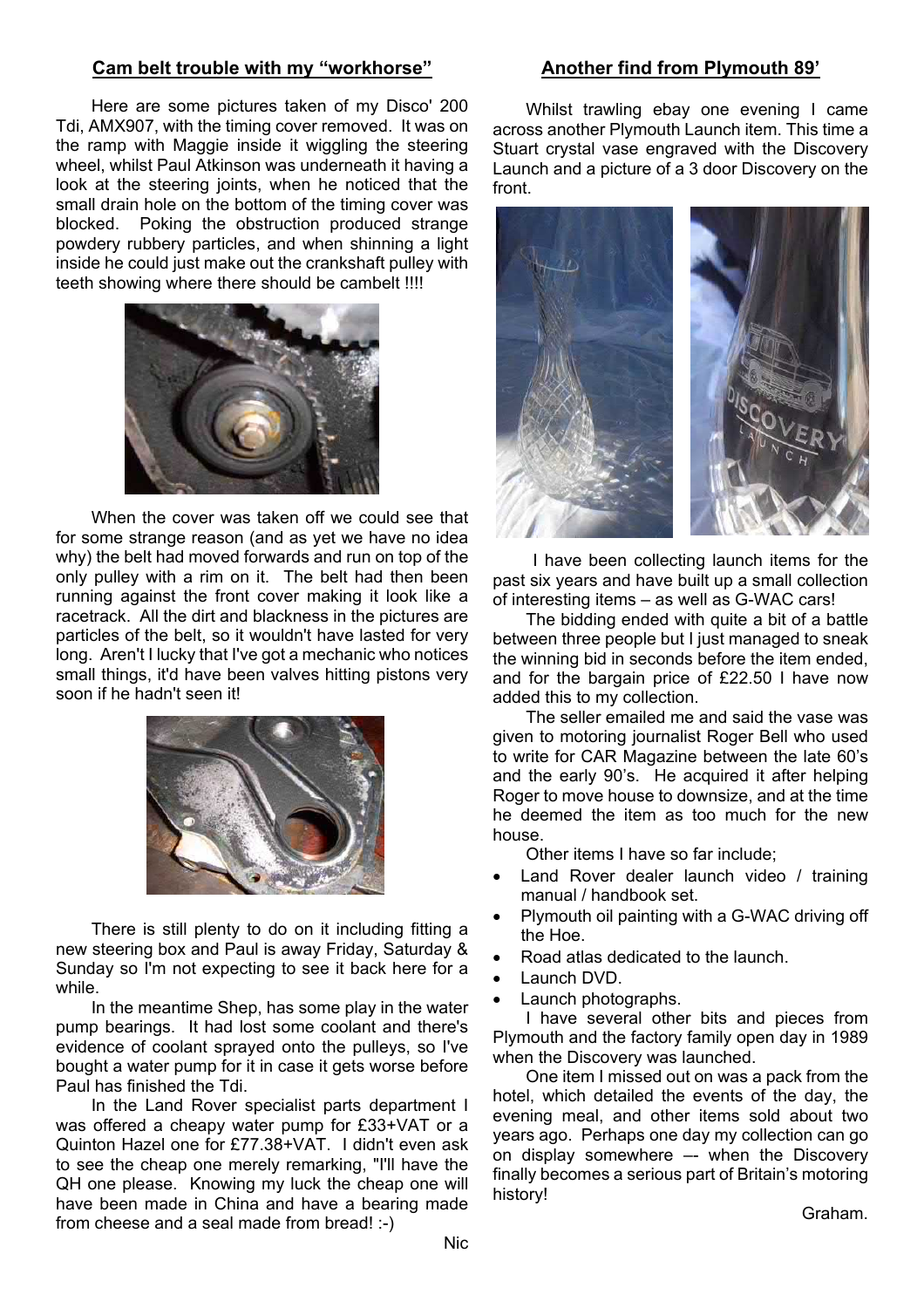# **G513 DHP saved from the scrap yard.**

Following Ian's front page rant last month about the G registered 5 door, which was on ebay for the asking price of £2000, a few interested parties posted on the Discovery Owners Club forum that it would be a shame to let it go to the scrap yard.

I called the seller and managed to get the price down to £900 on his understanding that it was to be a cash transaction and to be collected ASAP. The responses from the enthusiasts on the DOC forum were truly remarkable and in no time we had the Project Jay Preservation Group formed and £1500 in a kitty.

So on Saturday 5th November, Michael and I collected the car and took it to my place in Nottingham, as Michael said, an uneventful trip.

The car did not run - the seller assured us it did run but I can't see how. The most unusual thing is that it appears to have a current MOT until August 2012 and it flew through the last test with no advisory items! Hence the reason why it showed up on the DVLA website as taxed until last month. I am guessing this is something to do with wanting it back on its original G plate and keeping the cherished plate that was on it, as it certainly never attended any MOT test station in August.

The car is in need of restoration. It's in a sorry state. Having a quick look over it the following was obvious; Both inner wings corroded to excess

Both sills corroded to excess inner and outer

Both headlights need replacing

There is no foot brake pedal effort

Inside trim is removed from the rear door

The front passenger door wont open

Paint wise it's shabby. The lacquer is peeling on the drivers' side; there is corrosion on the doors and the rear tailgate.

It will certainly be a long journey! and as for attending shows with it next year? Unlikely unless I book the trailer now! However the engine now runs and sounds good.





We have a couple of options really,

(1). Preserve as is - dirt and all. Just keep it dry, warm and avoid any further deterioration of the car. We can take to shows on a trailer and show just how we found it. This will keep the cost to a minimum and get some interest in the car. Imagine it parked next to EAC all gleaming and this how it is, that would draw some interest and in the world of classics some people prefer the "how it stands" look.

At the end of next season we can start the repairs needed - this will mean its not going to do a lot for the following year but at least people will know it's about and what we are doing. This option will also allow us time to gather together the parts needed, hopefully we can get someone to donate the panels - perhaps YRM in return for a plug when it's done? and allow for more funds to be raised as we go along.

(2). We can start the long job of a rebuild now and see how it goes. Once we start stripping it, then it will remain where it is until finished. I would estimate a few months work depending on help etc to get it legal at least. Body wise we would need to decide on the final finish. If we start repainting bits then it's going to be a total respray, which will run into £1000 plus easily.

The good thing is that it's now saved from the crusher, which is where it was going if it didn't sell. The last owner has had it since 1992 and it seems it has been standing in an orchard since about 2006. The address on the V5 is where we collected it from and there were about 15 other classic cars in the orchard as well.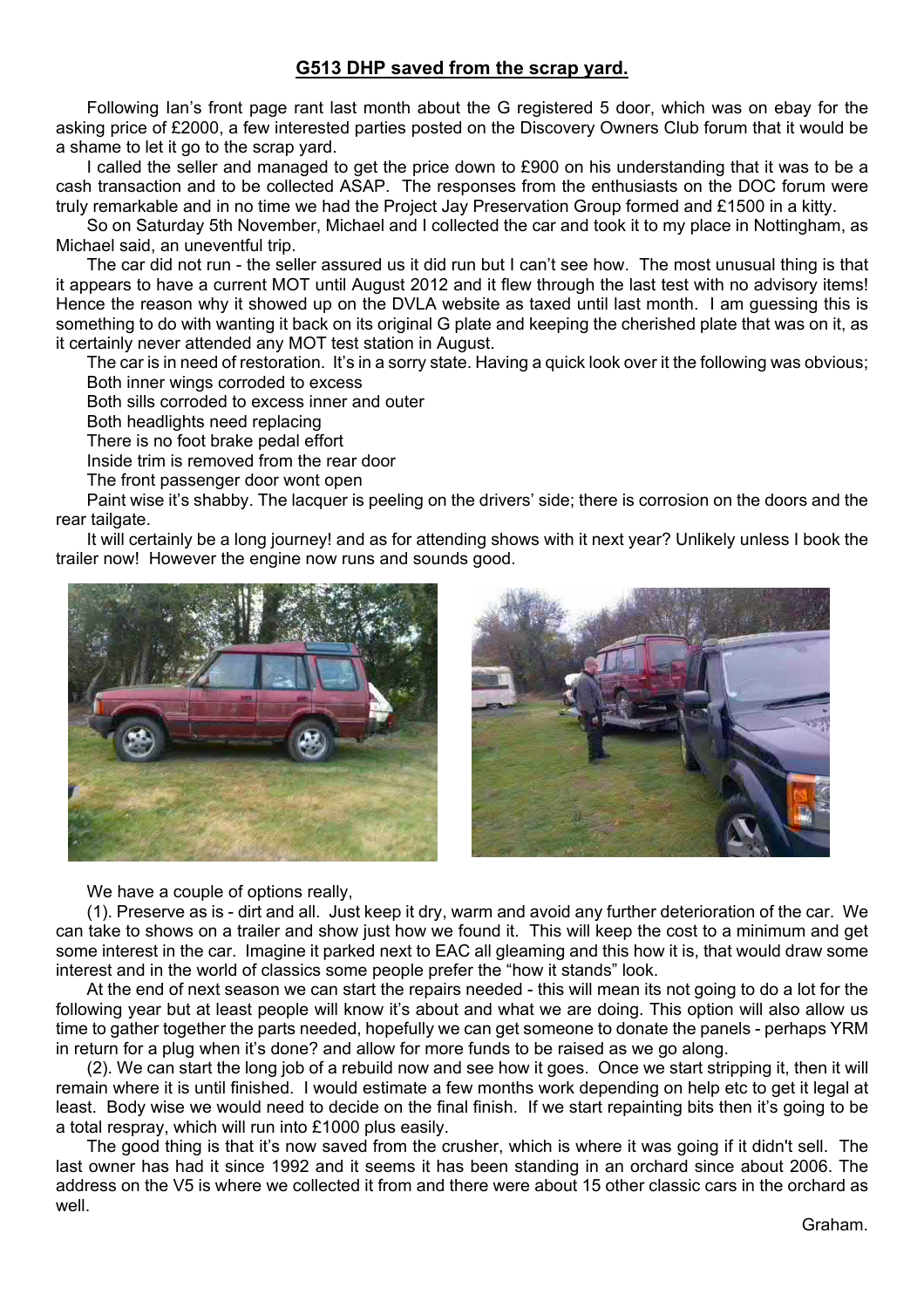G457WAC Mark Wheatley. G463WAC lan Rawlings.<br>
G465WAC & G526WAC compared Roy Preston. G465WAC & G526WAC G461WAC<br>
G469WAC & G524WAC<br>
Lee Barnett. G469WAC & G524WAC G470WAC Frank Elson. G478WAC Meghan Timmins. G480WAC, G482WAC & G486WAC David Ashburner. G488WAC Clive Richfield G490WAC Rob Ivins.<br>C510WAC Rob Ivins.<br>Nick Prior. G511WAC Colin Crossley. G534WAC Nicholas Webb.

Nick Prior.

There were 86 cars registered on 01.10.89 from G451WAC to G537WAC, with the exception of G500WAC. **Other known Launch cars.**

G466WAC, G477WAC, G494WAC, G525WAC and G535WAC.

#### **Other G-WACs, pre-production and early cars**

| <b>B62 COH &amp; C60 JKG</b> | Philip Bashall (The Dunsfold Collection) |
|------------------------------|------------------------------------------|
| C742HUH                      | Charles Whitaker.                        |
| G28 RMW                      | Glyn Jones                               |
| G41 VHA                      | Simon Tinkler                            |
| G67 RYJ                      | Peter King                               |
| G226EAC                      | <b>Discovery Owners Club</b>             |
| G279WAC                      | <b>Neal</b>                              |
| G302WAC                      | <b>Sandy Andrews</b>                     |
| G308WAC                      | <b>Robin Gray</b>                        |
| G310WAC                      | Mark Simpson                             |
| G311WAC                      | Ivor Ramsden                             |
| G316WAC                      | David Cox                                |
| G401WAC                      | Owner not known.                         |
| <b>G405WAC</b>               | Owner not known.                         |
| <b>G406WAC</b>               | <b>Andy Baker</b>                        |
| G410WAC & G234CBG            | Robin Jeffery                            |
| G563WAC                      | David Spirett                            |
| <b>G601WAC</b>               | <b>Richard Haynes</b>                    |
| G602WAC                      | Owner not known.                         |
| G603WAC                      | lan Redfern                              |
| G610WAC                      | John Stuart-Gray                         |
| G635WAC                      | Alec Gatherer                            |
| G640WAC                      | Owner not known.                         |
| G442AJM                      | Scott Seacombe                           |
| G711YRY                      | <b>Peter Hares</b>                       |
| G757SGX                      | Paul Bishop                              |
| G767NRH                      | David Ashburner                          |
| G834FPR                      | Sue Virgin                               |
| <b>G892VPM</b>               | M E Hall                                 |
| <b>G944UTT</b>               | Keith Taylor.                            |
| G987LKU                      | <b>Andy Greer</b>                        |
| H776POJ                      | Duncan Campbell                          |
| H871EWK                      | <b>Mark Hardwick</b>                     |
| <b>J140OAC</b>               | <b>Neil Witt</b>                         |
| 3656 TW 24                   | Keith S L Daffern. (France)              |
| AZ-829-TJ                    | Raymond Bechetoille (France)             |
| Reg not yet known            | Roberto Blanchard (USA)                  |